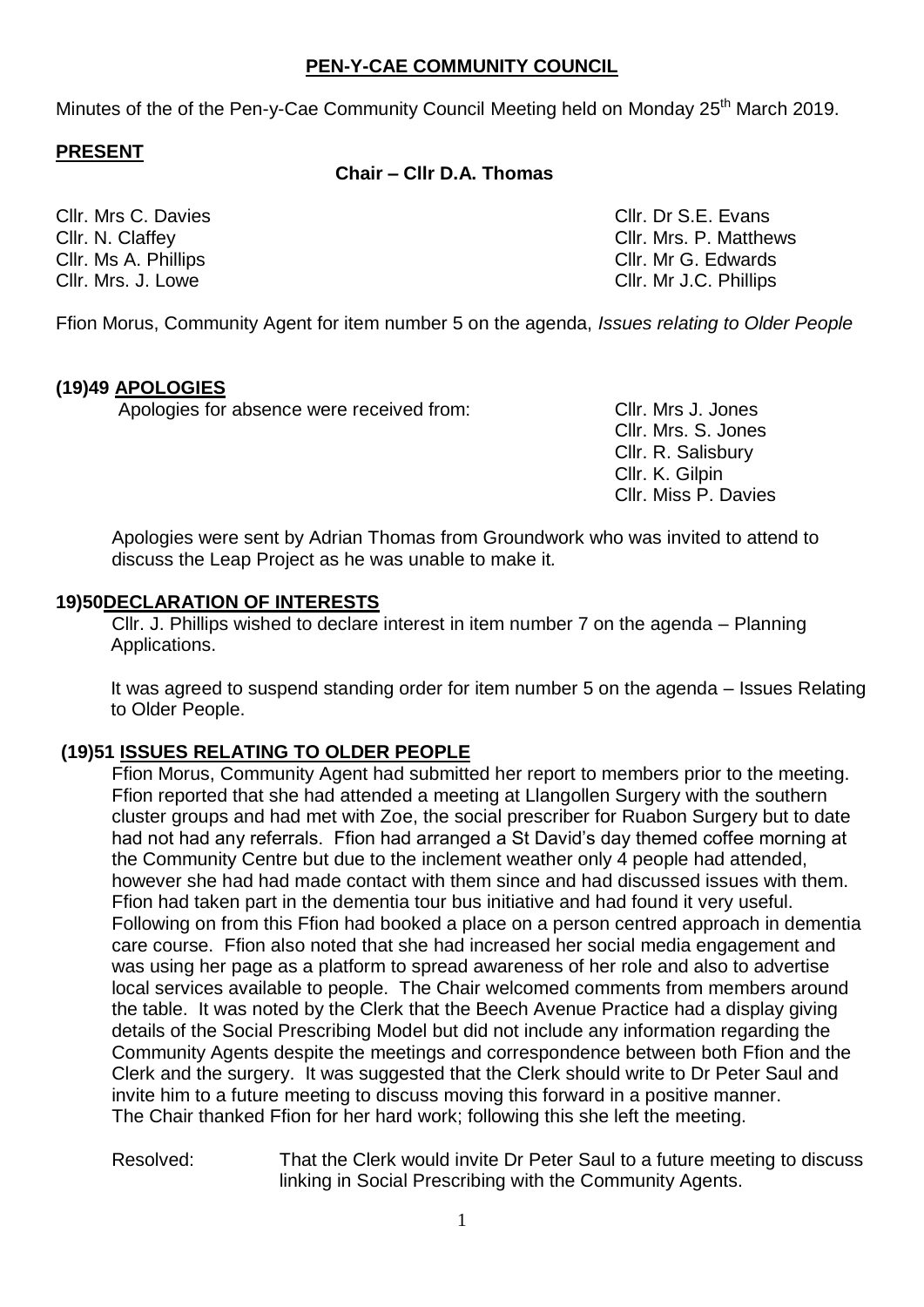## **(19)52MINUTES**

 $\overline{\text{Minutes of}}$  the meeting held on Monday 25<sup>th</sup> February 2019 copies having previously been circulated, were approved and adopted subject to the following corrections

**(19)36** 6. That she had been out *and*

## **(19)53 MATTERS ARISING from the minutes**

#### 1. **Website**

Following members agreement on a suitable accredited Welsh Language translator, the Clerk had engaged the services of Sandra Williams and had given her a link to the website and contact details for Paul Griffiths the web developer in order for her to begin translating the work. The Clerk had asked on Social Media if anyone wanted to share photographs for the website but had not had a response. The Clerk contacted a few people locally and asked them if they would like to have any photographs displayed on the site and had been sent a few. Members suggested that the Clerk contact Graham Lloyd of the history society and ask if he had any he would like to share.

Resolved: The Clerk would continue to progress with uploading content and advertise for interest in photographs. The Clerk would send out details of translators to members.

### 2. **Dog Bag Dispensers**

The Clerk had received confirmation that the dispensers were due for delivery by the end of the current week. Once received the Clerk would liaise with Cllr. J. Phillips who would arrange to install them. The agreed locations were outside the entrance to the Pant on Stryt Issa and on the footpath leading to the Rec from the Community Centre, near the litter bin.

Resolved: That the Clerk would liaise with Cllr. J. Phillips regarding the installation of the units. .

## 3. **Fly Tipping on Coed-y-Nant**

The Clerk had arranged a meeting with Alison Douglas of Clwyd Alyn Housing Association and both local members on the 29th March at 11am to discuss the issue of the fly tipping along the river bank. Ms Douglas had requested that a member of the enforcement team from WCBC should also be in attendance but to date had not had a response from the department. It was suggested that the Clerk contact Joanne Rogers directly and ask her to attend personally. Cllrs. J. Lowe and J. Phillips would report back at the next meeting.

Resolved: That Cllrs. J. Lowe and J. Phillips would attend the meeting as arranged and that the Clerk would liaise with Joanne Rogers regarding her attendance at the meeting.

#### 4. **Disabled Access on the Pant**

The Clerk had requested a further update on the access issue at the Pant and to date had not received a response from anyone. It was agreed to send correspondence directly to Steve Bayley and ask for his assistance on the matter.

Resolved: That the Clerk would once again request an update on the matter from Steve Bayley.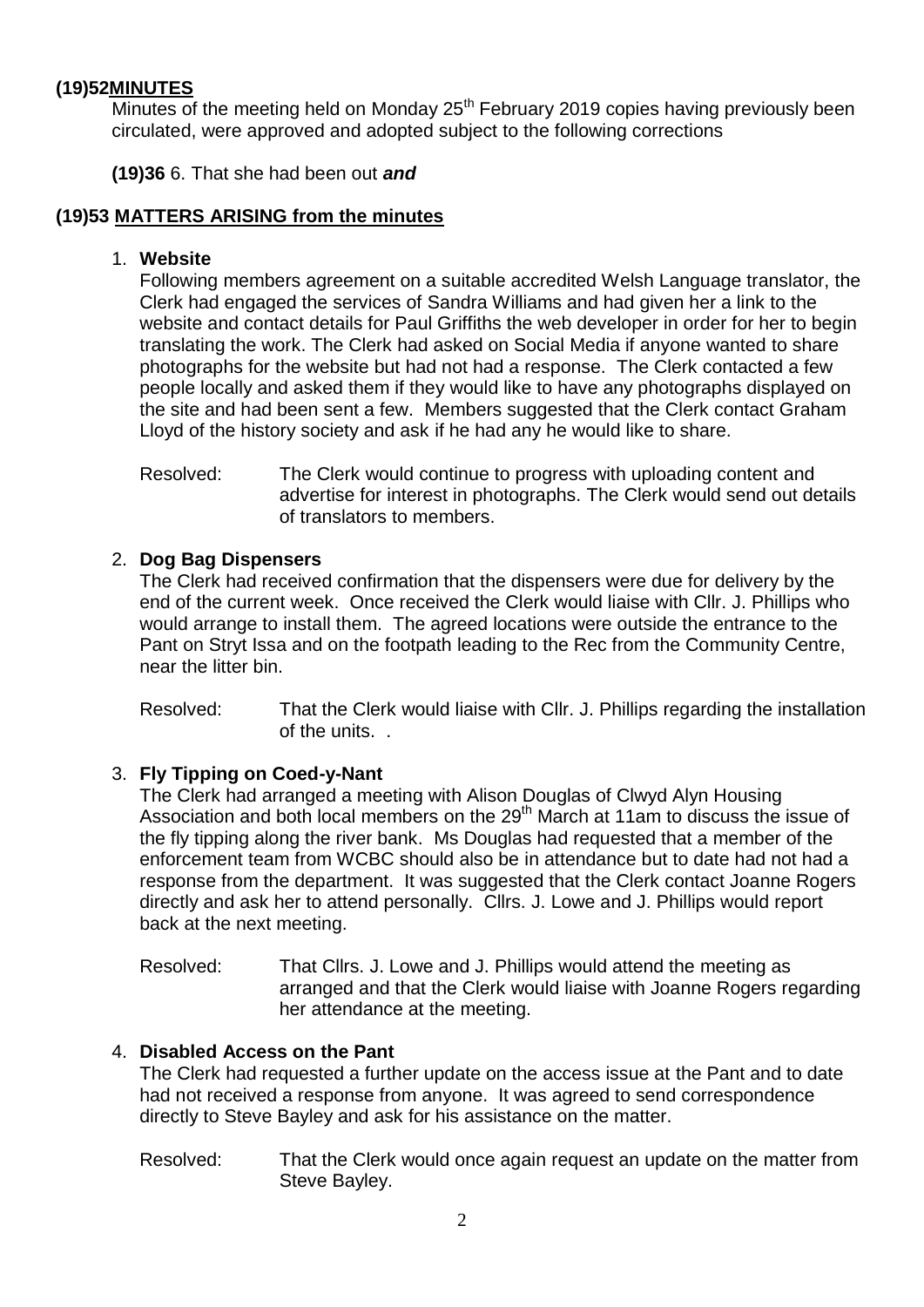### 5. **Plas Bennion Road Surface**

There had not been a reply from Streetscene following the request for information regarding planned improvements to the road surface at Plas Bennion. Members asked the Clerk to follow this up again. It was noted that the potholes were deteriorating significantly particularly in the traffic calming areas.

Resolved: That the Clerk would again contact Streetscene and ask for an update.

### 6. **Play Areas**

The Clerk had not received a response from Martin Howorth following the request to reduce litter picking to fortnightly and a cost for inspecting the MUGA. The Clerk had sought quotations from other companies who could only give costings for inspection and maintenance, they did not offer the facility for litter picking or grass cutting. The Clerk had prepared a table which she would email out to members for their consideration. Once the information had been received by Martin Howorth this would be discussed further.

Resolved: That the Clerk would send out the table of costs to members and await the information from Martin Howorth.

### 7. **Citizens Advice**

As per the SLA with the Citizens Advice Bureau, there had been no progress report or statistics provided since the move from the Village Hall to the library in Rhos. It was agreed that the Clerk would write to Gaynor Roberts and request an update as soon as possible.

Resolved: That the Clerk would ask for a report from Citizens Advice to share with members.

#### 8. **Studio Pen-y-Cae**

No response had been given in reply to the letter sent to Ian Roberts, Director of Education regarding the signage at Studio Pen-y-Cae. It was agreed that the Clerk would forward correspondence to Ian Bancroft, Chief Executive of WCBC and send a copy to Cllr. Phil Wynn and ask for assistance in the matter.

Resolved: That the Clerk would send copies of the correspondence to Ian Bancroft and Cllr. Phil Wynn.

#### 9. **Speed surveys and signage**

The Clerk had spoken with Graham Lloyd of WCBC regarding the possibility of a speed survey on Stryt Issa and had been advised that the Community Council would be recharged for this. Cllrs. J. Phillips and J. Lowe were not aware of this change and asked for clarification on when this had been passed. The Clerk would check this with Mr Lloyd. Mr Lloyd had also given advice regarding the interactive speed signage and had advised that the ones that displayed your speed were often used as a target for irresponsible drivers and in some cases encouraged speeding. Mr Lloyd advised that the signs that displayed smiles or frowning faces were more effective and gave locations of some that had recently been installed. Mr Lloyd also warned of the implications of signage that were worded as they would need to be made bilingual. It was agreed that the Clerk would seek information on the cost of the signage.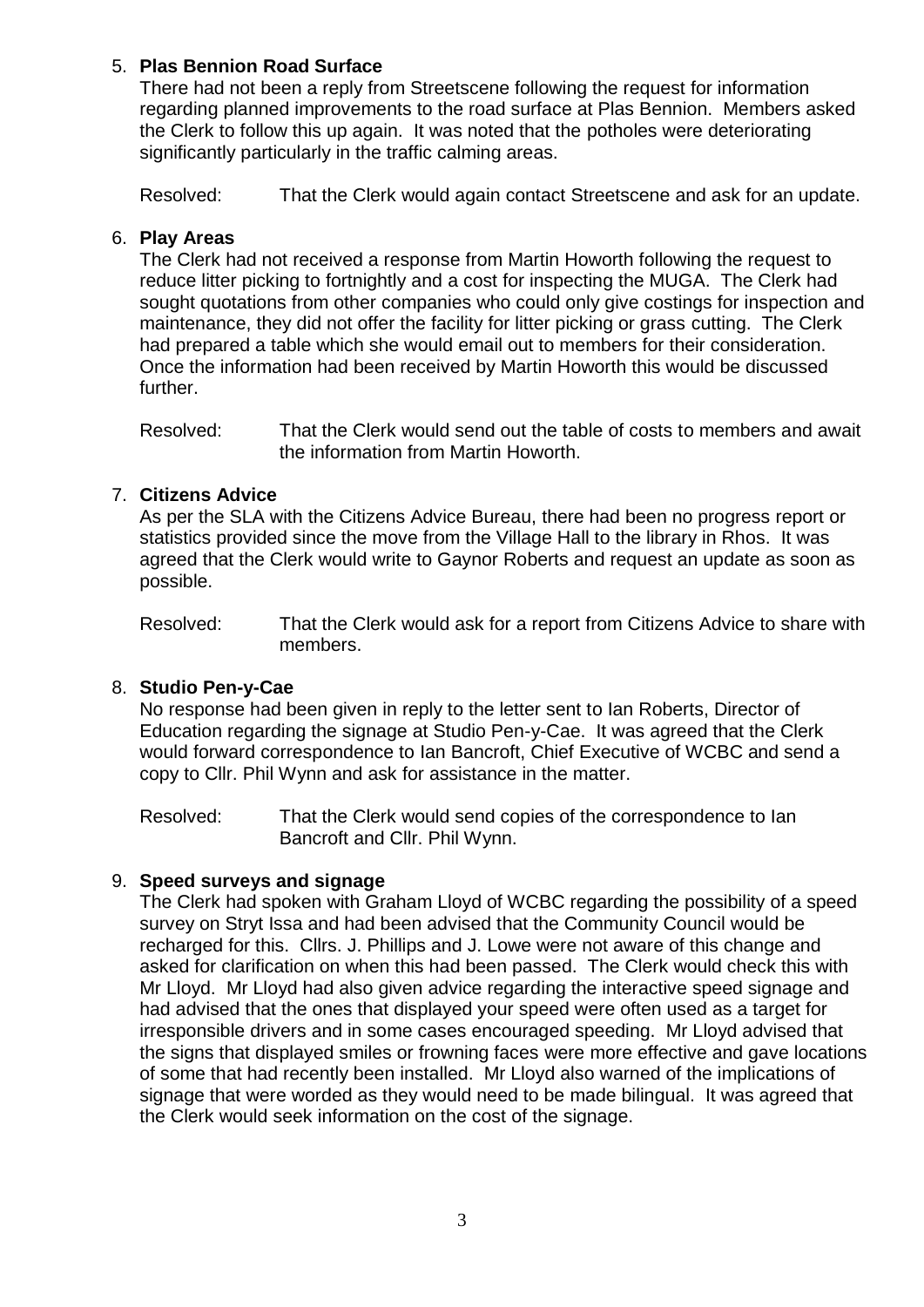Resolved: That the Clerk would clarify the decision to recharge community councils for speed surveys and find out the cost for interactive speed signs.

## **(19)54 POLICE MATTERS**

### **Reported Crimes**

No crime figures had been received for the period.

Resolved: Noted

### **Matters Raised by Members**

Cllr. J. Phillips voiced his concern that there had not been a PCSO in attendance for four consecutive months and in comparison with other neighbouring communities was not happy that Pen-y-Cae were not being given a fair representation. It was agreed that the Clerk would write to the chief inspector and ask for this to be rectified as soon as possible. Cllrs G Edwards and C. Davies both noted that there had not been a visible police presence in Pen-y-Cae for some time.

Resolved: That the Clerk would write to the Chief Inspector and ask for a fairer representation by the PCSOs at future council meetings.

### **(19)55 STREET LIGHTING**

#### **LED Replacement Programme**

The replacement programme had still not been completed due to works needing to be carried out by Scottish Power. It was hoped to have an update on the estimated completion date soon. Cllr. G. Edwards advised that it was unclear at present whether there would be a charge from Scottish Power for the works as this had not been budgeted for in the loan application. There was money set aside from the solar farm payments allocated to street lighting if there was any overspend.

Resolved: To await progress on the replacement programme.

#### **Plas Bennion**

The Clerk from Cefn Community Council had written to say that they had already budgeted for street lighting for the financial year and as such would not be in a position to finance any new lighting schemes. No reply had been received from Ruabon community council but Cllr. J. Lowe advised that it was placed on the agenda for their forthcoming meeting.

Resolved: to await communication from Ruabon Community Council.

## **(19)56 PLANNING APPLICATIONS**

- **1. Notification of proposed works to trees in Ruabon conservation area:**
	- **-2 no. Sycamore – fell**
	- **-2 no. Birch – fell**
	- **-1 no. Ash – fell**
	- **-1 no. Cypress – fell**

**- removal of 3 low branches from remaining sycamore extending towards the lodge and reduce side of crown towards the lodge to give 4 metre clearance from building and cut and remove ivy from main stem ad crown**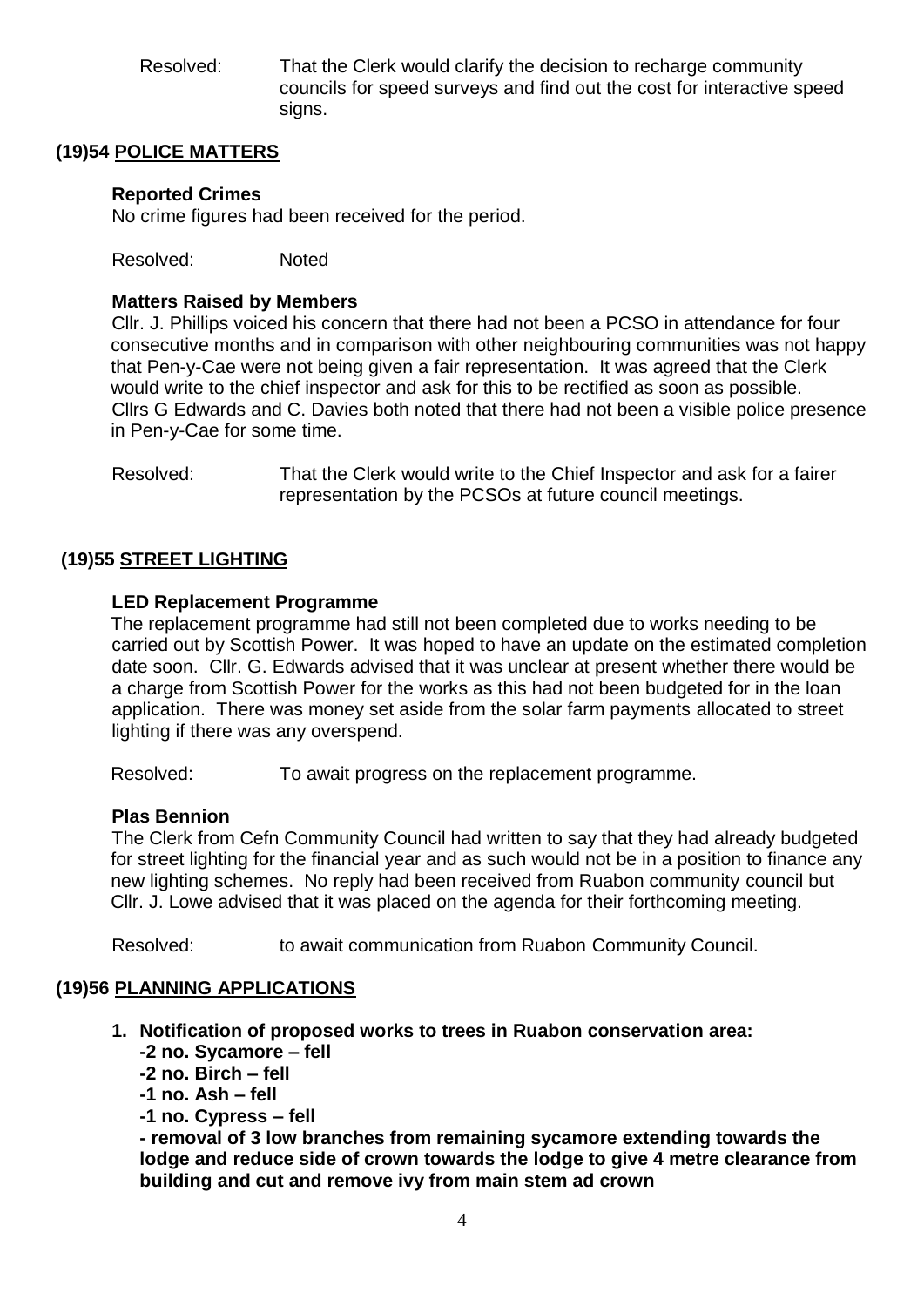### **- cut and remove ivy from thorn adjacent to overhanging footpath and prune to give clearance from highway masonic hall duke street Ruabon Wrexham.**

Resolved: no observations

### **(19)57 TO DISCUSS the MUGA – Stage Two Development**

A meeting was held with members of Pen-y-Cae Football Club; also in attendance were Cllrs. J. Lowe, J. Phillips and the Chair to discuss the possibility of holding a joint fundraising live music event. It was agreed to take the idea back to full council and if agreed, to set up a working party to plan the event for June the following year. Members agreed that this would be positive and worthwhile joint venture with both respective organisations sharing the planning, costs and profits. Any profits raised would be split between the Football Club and the building of the skate park. It was agreed that the working party should consist of 3 members plus the Chair and to meet monthly with the football club to progress planning of the event. The Clerk would email members to ask for volunteers.

Resolved: That the Clerk would email members and ask for volunteers to join the working party and liaise with the Football Club to arrange future meetings.

### **(19)58TO REVIEW the Risk Assessment**

The Clerk had sent the current copy of the Risk Assessment to members prior to the meeting and the Finance Committee had made some recommendations to update it as follows:

#### Page 2. **Areas where there may be scope to work with others to help manage risk**

A mandate is completed on an annual basis following the AGM *usually* held in May

*3* quotations are always obtained for work required by the council for contracts *in excess of £500*

Page 3. *Draft* minutes are circulated to all members prior to each meeting. A master copy of the minutes is signed by the Chair at Full Council *this is the point at which the minutes become ratified.* 

*Payments of salaries/wages are recorded in the official minutes but not made available to the public due to GDPR.*

#### **Table 3 Areas where there may be a need to self-manage risk**

Salaries, wages *and pensions* including tax and National Insurance are dealt with by a third party.

Electors are able to visit the Clerk to inspect documents and make copies (at a small charge) should they so wish (See S.O) *or can request them via email free of charge in line with the GDPR*

The Chair asked the Clerk to update the risk assessment with the changes highlighted and send out to members via email for their consideration. The Risk Assessment would be ratified at the next meeting.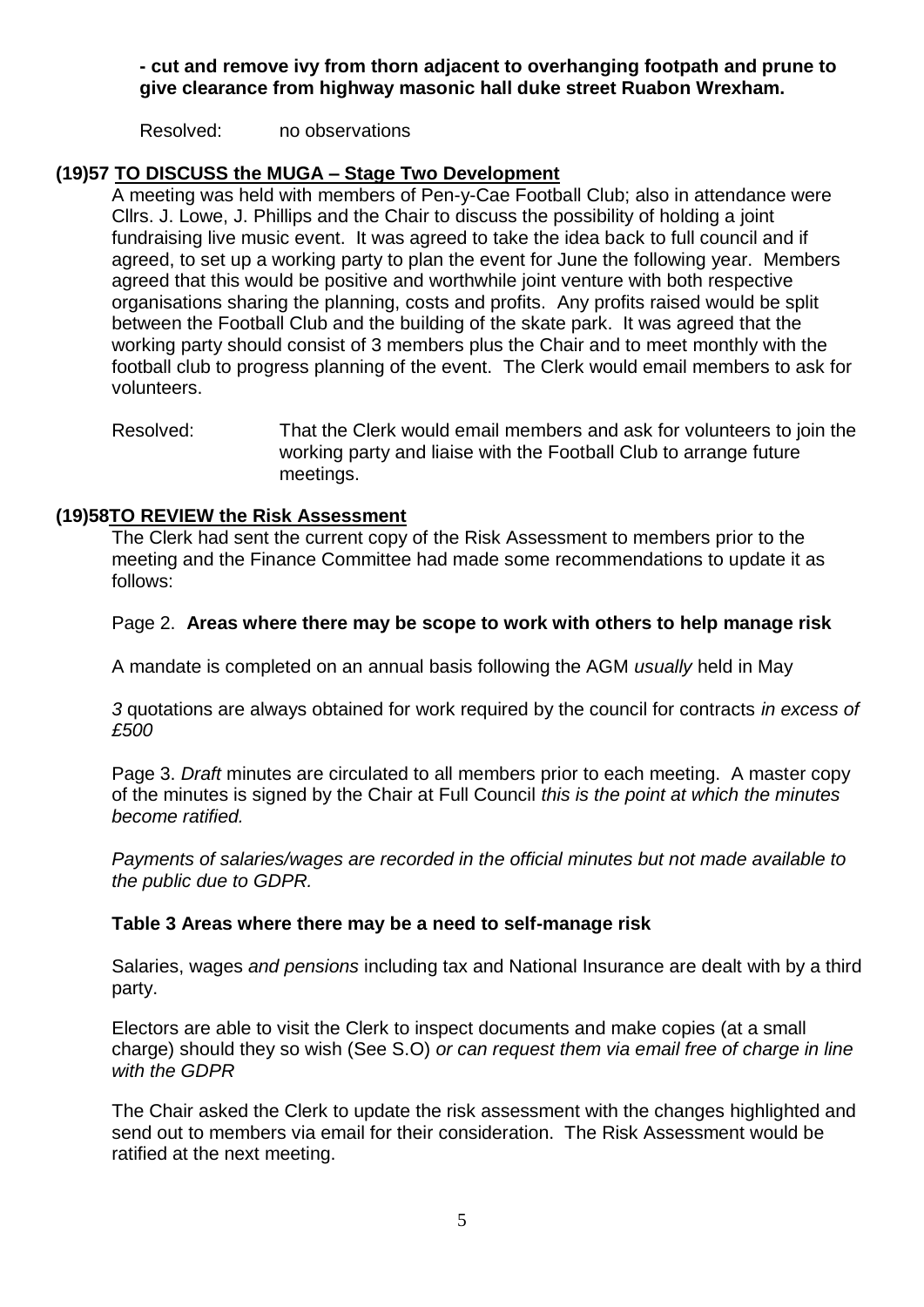Resolved: That the Clerk would update the risk assessment and email out to members

### **(19)59TO DISCUSS Planting of the War Memorial Gardens**

It was recommended that the half-moon beds be planted with bedding plants in line with the planters around the village. Cllr. Gilpin would need additional help with the planting and members offered to assist when needed.

Resolved: That the Clerk inform Cllr. Gilpin that there would need to be additional bedding plants purchased for the half-moon beds.

### **(19)60 TO DISCUSS the Welsh Language Scheme**

Cllr. P. Matthews had drafted a Welsh language scheme and the Clerk had emailed this out to members prior to the meeting. Members made some suggestions and alterations to be made. The Clerk would update this and send out to members for their consideration.

Resolved: That the Clerk would make the changes and forward on to members.

## **(19)61 GENERAL CORRESPONDENCE**

An email from 73 Degree Film Projects requesting funding, it was advised that the Clerk should inform them that applications for grants had passed for the year but we could assist them with promotion of their projects if they so wished.

The poster advertising advice surgeries for Susan Elan Jones and Ken Skates. This would be displayed in the noticeboards

An email from a gentleman taking part in a marathon asking for sponsorship. The Clerk would inform him that applications for grants had passed for the year.

Citizens Advice Bureau Poster advising of new drop in sessions times at the Wrexham Branch.

An email from Hope House asking for donations the Clerk would inform them that applications for grants had passed for the year.

#### **(19)62 MISCELLANEOUS**

- Resolved: To note receipt of the following:
	- 1. Promotional brochures from Viking direct

#### **(19)63 ANY OTHER URGENT BUSINESS**

The following issues were raised under the above heading:

1. Cllr. P. Matthews noted that there would be a litter pick organised by Pen-y-Cae Community Group on the  $6<sup>th</sup>$  April in preparation for the Easter Egg Hunt and the areas covered were the Pant and the Rec.